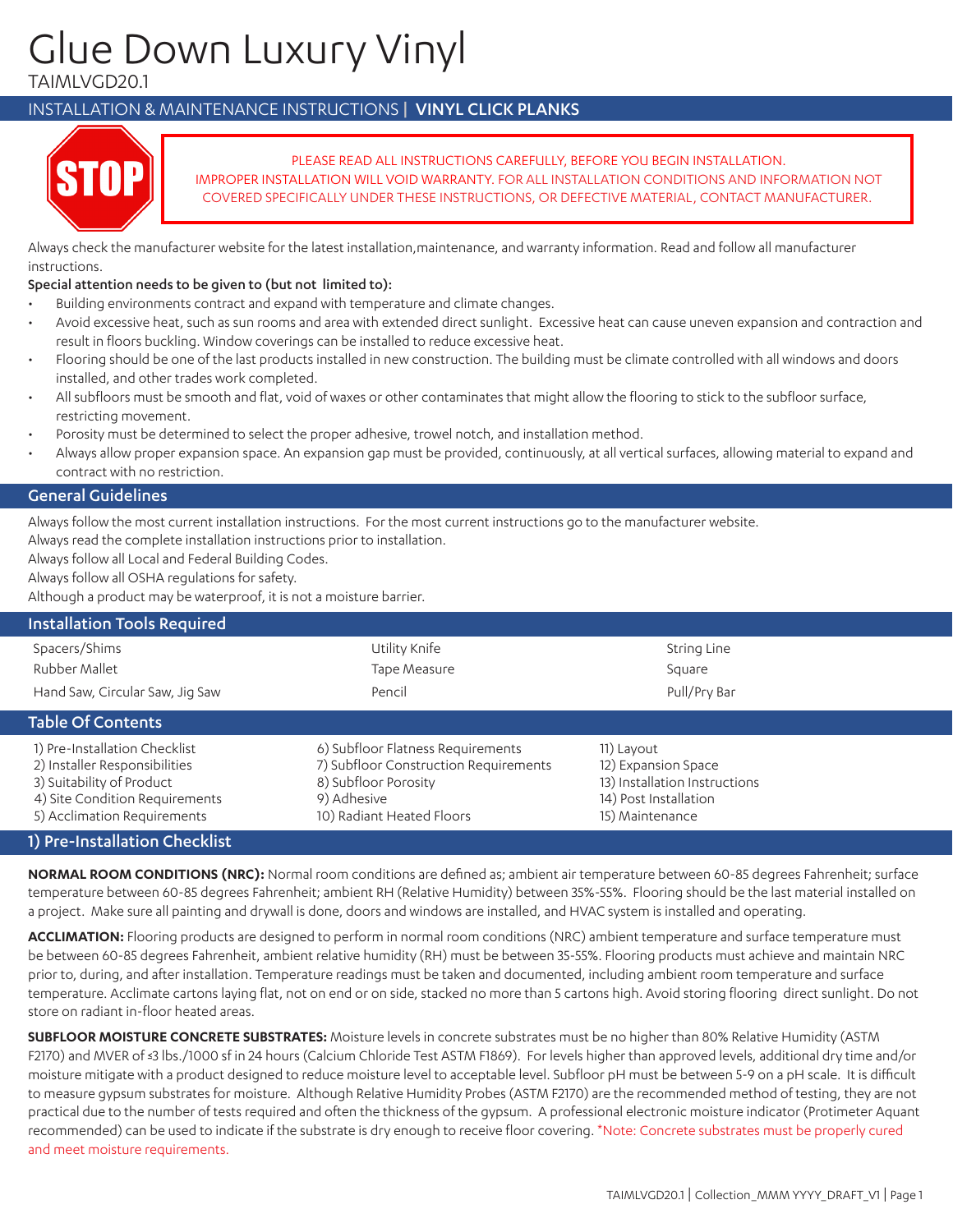**SUBFLOOR MOISTURE WOOD SUBSTRATES:** Moisture levels in wood underlayment should coincide with required temperature and humidity of installation site and generally shall not exceed 10% moisture determined by a professional electronic pin meter (example: Protimeter Surveymaster). Subfloor pH must be between 5-9 on a pH scale.

**SUBFLOOR CONSTRUCTION:** Subfloors must be clean, dry, and free of any materials that might interfere with unrestricted movement. Subfloors must be soundly constructed to eliminate vertical movement. Subfloors must be flat, no more than 3/16" undulation in 10 linear feet or 1/8" in 6'. Subfloors must meet all Federal and local building codes. Patch subfloor depressions using a portland based patch, grind down high spots following acceptable installation standards.

\*Note: For wood substrates ensure that there is a minimum of 18" between the subfloor and the ground, the crawl space is ventilated, and there is a minimum 6mil poly sheeting installed over the entire ground surface overlapped and taped.

**APPROVED SUBSTRATES:** Approved substrates include: properly prepared concrete and cement leveling compounds (minimum 3000 PSI), properly prepared gypsum (minimum 3000 PSI), and underlayment grade plywood/OSB/OFB board.

RADIANT HEATED FLOORING: Flooring is only approved over hydronic (water) radiant heat systems. Radiant heated floors should never exceed 85 degrees Fahrenheit.

**ADHESIVE RESIDUE:** Never install over adhesive residue. All residue must be completely removed or properly encapsulated.

**INTERIOR ONLY:** This product is designed for interior climate controlled areas only.

**VISUAL INSPECTION**: All flooring must be inspected, in proper lighting, prior to installation. Installed material with visible defects is not covered under the flooring warranty.

**PRODUCT DIRECTION:** For best visual results install flooring in the same direction of direct sunlight. Use of suitable window coverings during the times of most direct sunlight is strongly recommended. Always work out of 3-5 cartons mixing products from several boxes. Always dry lay prior to final installation to ensure best visual results.

**CHAIR PADS AND LEG PROTECTORS:** Chair pads are required under roller castors and leg protectors, a minimum of 1.5" diameter, are required under chair legs.

**FLOOR PROTECTION:** After installation floors must be protected from trade and other damage by a floor protection designed for this purpose.

# 2) Installer Responsibilities

It is the floor covering installers responsibility to:

- Make sure the latest installation instructions are followed. For the most current instructions go to the manufacturer website.
- Make sure the product is suitable for its intended use.
- Visually inspect all material and remove any visibly defective material. Visibly defective material installed will not be covered under warranty.
- Stop any project that does not meet installation quidelines and contact the flooring retailer it was purchased from.
- Work out of several boxes mixing product for visual appearance. Dry fit prior to installation is the recommended method.

# 3) Suitability of Product

This product is approved for climate controlled indoor applications only.

# **Approved for use in:**

- Residential applications
- Multi-Family applications (entry foyers, common areas, residential units)
- Light Commercial applications (light traffic areas of business offices and boutique shops)
- Commercial applications (moderate traffic areas of business offices, boutique shops, stores, entry foyers, areas with moderate rolling loads) NOTE: Commercial only applies to products constructed with a wear layer of  $\geq 12$ mil Ceramic Bead and any 20mil.

#### **Not approved for use in:**

- Areas of heavy rolling loads (such as: hospital beds, electric wheelchairs)
- Heavier traffic areas, entry foyers, or any area where food is prepared or objects are rolled or dragged around
- Industrial applications

**IMPORTANT:** Please read warranty for a more complete definition of acceptable use.

# 4) Site Condition Requirements (NRC)

#### **Normal Room Conditions:**

Normal Room Conditions (NRC) must be maintained prior to, during, and after installation. The NRC are defined as:

- Ambient air temperature between 60-85 degrees Fahrenheit
- Surface temperature between 60-85 degrees Fahrenheit
- Ambient RH (Relative Humidity) between 35%-55%
- Substrate must be dry: concrete-less than 80% RH (Relative Humidity), wood equal to moisture content of install location (average 8%) while not exceeding 10% moisture, and pH levels between 5-9

All flooring products are required to achieve NRC prior to installation.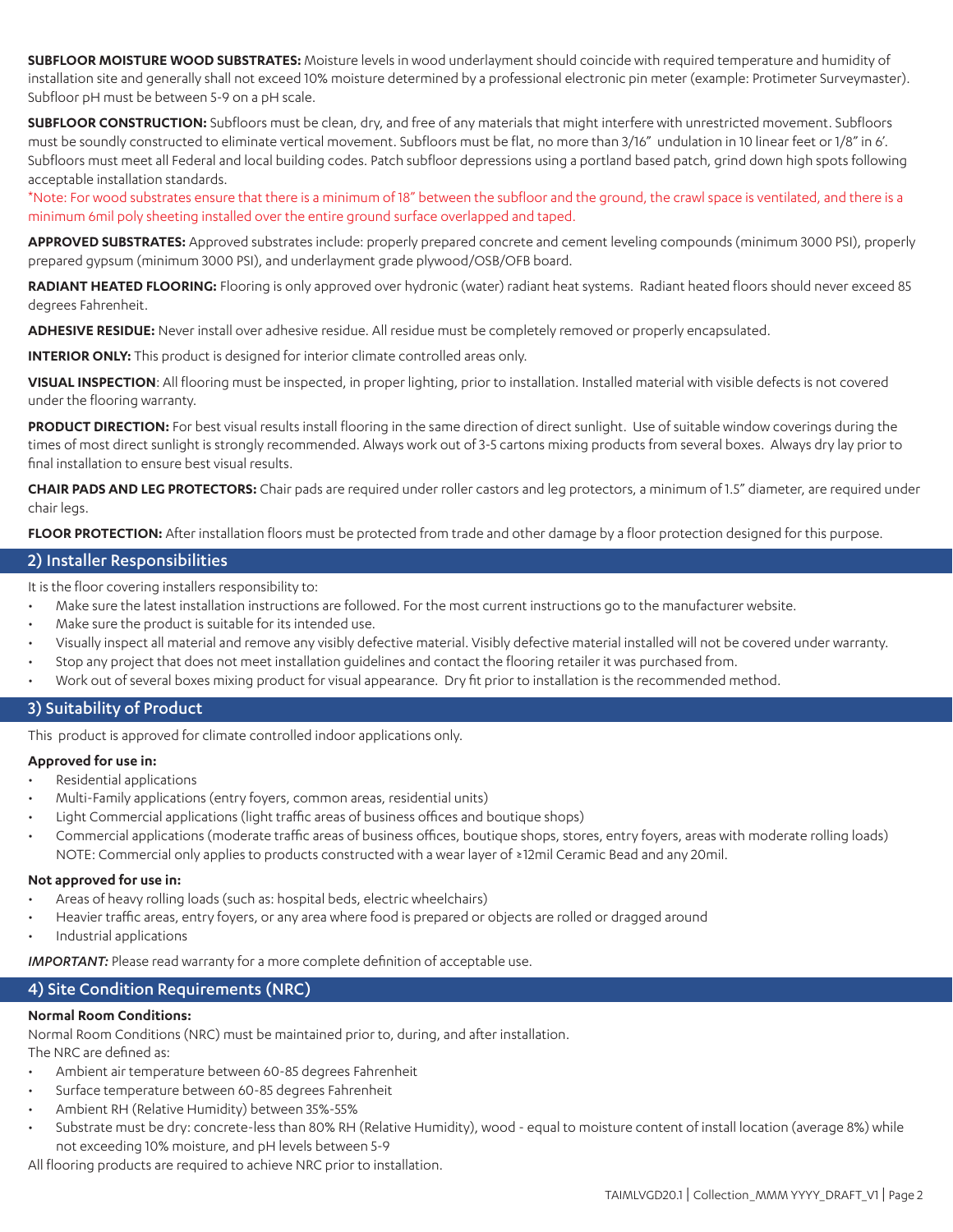# 5) Acclimation Requirements

#### **All products must acclimate to the room conditions in which they are being installed.**

Flooring products (including adhesive & trim) are designed to perform in normal room conditions (NRC). Flooring products must achieve and maintain NRC 24 hours prior to, during and after installation. Temperature and Relative Humidity readings must be taken and documented, including ambient room temperature and surface temperature.

Acclimate cartons laying flat, not on end or on side, stacked no more than 5 cartons high. Allow air movement between boxes. Avoid storing flooring in direct sunlight. Do not store on operational radiant in-floor heated areas. It is critical to take a surface temperature reading of the vinyl plank prior to installation, it must also be at NRC (Normal Room Conditions).

NRC (Normal Room Conditions) must be consistently maintained at:

- Room temperature between 60-85 degrees Fahrenheit
- Surface temperature between 60-85 degrees Fahrenheit
- Ambient RH (Relative Humidity) between 35%-55%, Moisture Content 6-10% dependant on region
- Flooring material must be maintained between 60-85 degrees Fahrenheit

# 6) Sub-floor Flatness Requirements

#### **Subfloor Flatness:**

- Subfloor must be flat, with no undulation exceeding 3/16" in a 10' radius (or 1/8" in 6'). Grind high spots down and/or fill low spots with a quality cement patching compound. Allow patch to completely dry prior to installation. Follow patch manufacturers installation guidelines.
- Follow all local build regulations and OSHA procedures when grinding. Some substrates might contain harmful contaminates; such as silica sand or asbestos. It is critical that you determine prior to grinding if there are any harmful contaminants in the subfloor.

*WARNING:* Follow the Resilient Floor Covering Institute (RFCI) (rfci.com) recommended practices whenever grinding a substrate, existing flooring, or adhesive residue. These surfaces may contain Asbestos or other harmful contaminates.

# 7) Sub-floor Construction Requirements

#### **Subfloor Construction must meet all Local and Federal Building Codes:**

Subfloors must be soundly constructed to eliminate vertical movement. Subfloors must be flat, not to exceed undulations exceeding 3/16" in 10' or 1/8" in 6 feet. It is the floor covering installers responsibility to ensure that subfloor conditions are suitable.

#### **Approved Subfloors:**

- Concrete, properly prepared concrete, cement patch and leveling compounds (minimum 3000 PSI). Must not exceed 80% RH (ASTM F2170) and must not exceed ≤3 lbs./1000 sf in 24 hours (ASTM F1869), and pH levels must be between 5-9.
- Gypsum, properly prepared gypsum (minimum 3000 PSI). Must be dry based on gypsum and adhesive manufacturer standards, maximum 80% RH (ASTM F2170).
- Wood, properly prepared wood (underlayment grade plywood, OSB & OFB). Joist spacing recommendation is glued & fastened at 16" on center (O.C.). Joists ≥ 16" O.C. are required to be glued and fastened at joist (ASTM D3498). Subfloor must have a minimum 18" clearance between the bottom of the joist and the ground. Ground must be covered 100% with 6-mil poly film.
- Gypcrete, properly prepared gypcrete, must be sealed with WF Taylor 2025 primer coating to stabilize the surface for adhesive bond. *NOTE: All issues with gypcrete cracking, crumbling, powdering and/or resulting in the release of adhesive bond are NOT warranted.*
- Existing floor covering that is firmly bonded to the substrate; dense not cushioned, and only one layer thick.

#### **Non-Approved Subfloors:**

- Sleeper/Screed type floor systems.
- Plywood installed directly over a concrete slab.
- Soft plywood, Luan, pressure treated, or plywood not approved as "Underlayment Grade" certified by the Plywood Association.
- Masonite or hardboard.
- Contaminated surfaces: abatement chemicals, paint, oil, mold, mildew, grease or any containments.
- Strip plank wood flooring.
- Uneven (3/16" in 10') or unstable substrates.

*IMPORTANT:* For any substrates not mentioned above check with the manufacturer before proceeding with the installation.

# 8) Subfloor Porosity

#### **Determining Porosity:**

Porosity must be determined to select the proper adhesive, proper trowel notch, and installation method.

To determine porosity:

- Place a dime sized drop of water on the substrate surface.
- If the water dissipates completely into the substrate within 2 minutes the substrate is highly porous.
- If the water dissipates partially into the substrate within 2 minutes it is considered moderately porous.
- If the water remains beaded up on the surface for 2 minutes it is considered non-porous.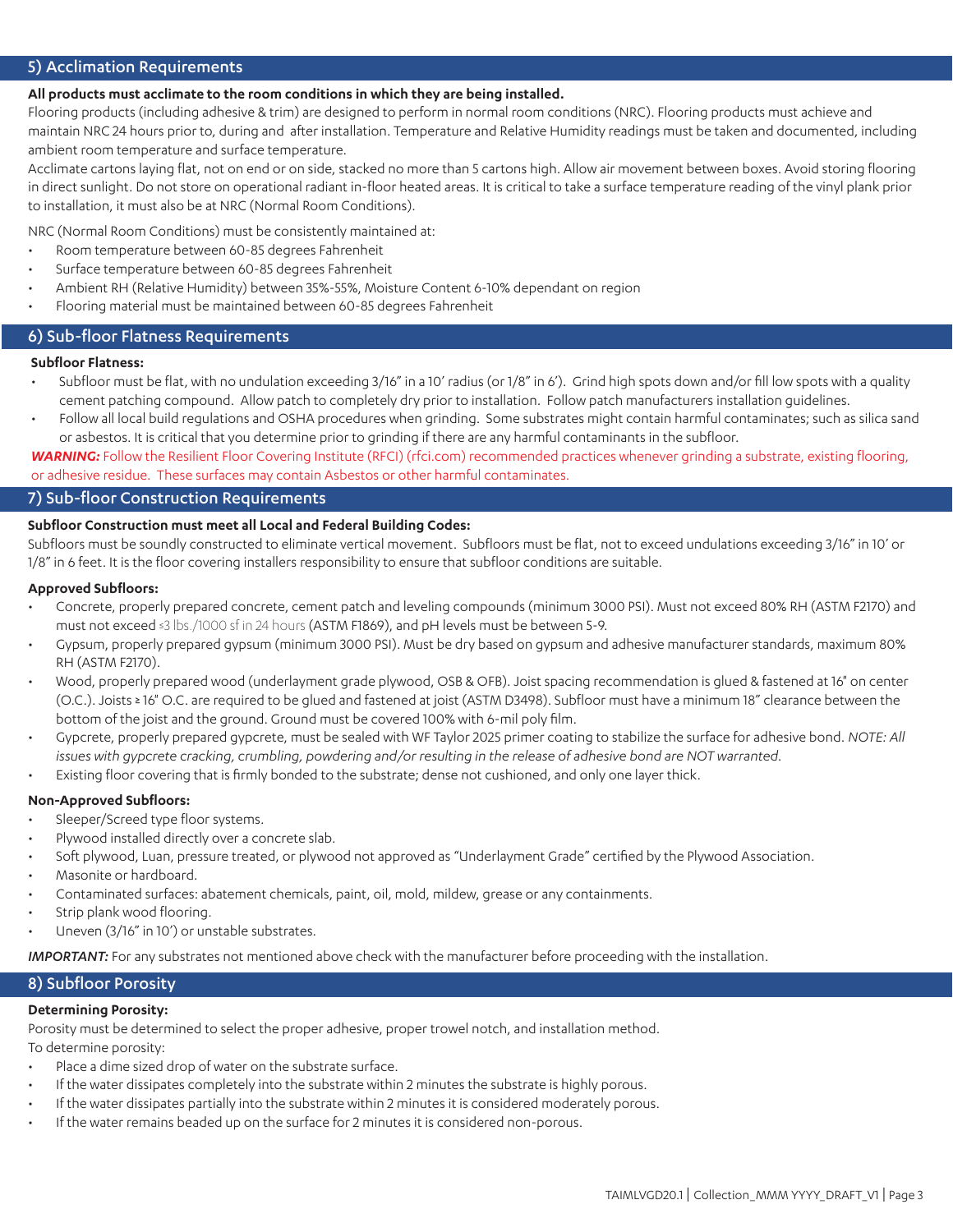# 9) Adhesives

- Always use a premium grade adhesive designed for installing vinyl plank or vinyl tile flooring, such as Taylor Adhesive Dynamic.
- Always use an adhesive designed for substrate porosity of the installation conditions.
- Always provide proper ventilation.
- For areas of high temperature fluctuations and high moisture WF Taylor Resolute (wet lay) adhesive can be used.
- Clean any adhesive residue on the surface of vinyl plank or tile immediately per adhesive manufacturer instructions.

*IMPORTANT:* For all adhesives it is necessary to follow the adhesive manufacturer recommended method of application and installation instructions. Failure to do so may result in voiding the vinyl flooring warranty.

# 10) Radiant Heated Substrates

#### **Radiant Heated Substrates:**

Installation over hydronic (water) radiant heat systems is acceptable, providing the substrate never exceeds 85 degrees Fahrenheit. Prior to installing over newly constructed radiant heat systems, operate the system at maximum capacity to force any residual moisture from the cementitious topping of the radiant heat system.

A substrate temperature between 60-85 degrees Fahrenheit must be achieved prior to, maintained during, and for 48 hours after the installation. It is recommended that the radiant heat be applied in a gradual manner after installing the Luxury Vinyl flooring. Refer to the radiant heat system manufacturer's recommendations for additional guidance.

*IMPORTANT:* Due to the speed of sudden temperature changes, which has potential to negatively affect vinyl flooring construction, it is not recommended to install over electrical radiant heating systems. This will not be covered by the manufacturer's warranty. Only radiant heating systems using water are acceptable.

#### 11) Layout

- It is best to lay flooring parallel to light source (such as a window).
- Determine the center of the room by marking the center of each end wall. Snap a chalk line between these two points.
- Dry lay rows to wall, if the plank to the long wall will be less than 2" adjust the center line to make the long wall plank over 2". The goal is to have planks next to the wall to be a minimum of 2". Balance the cuts in the room.



• Stagger end joints by a minimum of 12" on a random basis. Staggered Joint Design Staggered Joint Design

#### 12) Expansion Space

#### **Expansion Space:**

Flooring expands and contracts with normal climate changes. This product must be allowed to accommodate minimal expansion and contraction.

- At all vertical surfaces within the installation area, a 1/4" expansion space is required.
- Undercut door jambs and other vertical surfaces to allow flooring to freely fit underneath.
- At vertical surfaces that will not be receiving wall base or other expansion trim (such as sliding glass doors); allow a minimum 1/4" expansion gap and caulk gap with a flexible caulking (Silicone).
- Do not fit flooring full or under compression.

# 13) Installation Instructions

- Buildings and flooring expands and contracts with normal climate changes, always leave a 1/4" expansion gap at all vertical surfaces.
- Vinyl plank can be cut using a shear cutter designed for cutting vinyl plank, a utility knife and utility blade using a "score & snap" cutting method, a table saw, or jig saw.
- Always read and follow the adhesive manufacturer's complete installation guidelines.
- Always follow adhesive manufacturer's instructions on open time requirements. This is the amount of time the adhesive must remain open to allow the moisture to "flash off".
- For wet lay (permanent) applications follow the adhesive manufacturer installation guidelines.
- For dry lay (pressure sensitive) applications allow adhesive to dry to the touch, still tacky with no transfer to your finger when touched.
- Always check substrate conditions prior to applying adhesive. It is the installers responsibility to ensure conditions are suitable.
- Determine substrate porosity prior to choosing adhesive and trowel. See Subfloor Porosity for how to test porosity.
- Apply adhesive with the recommended trowel notch. Trowel notches can become worn during installation. Use a trowel notch tool, file, or replace trowels when they become worn.
- Apply adhesive and allow proper open (flash time) based on the adhesive manufacturer's installation instructions.
- Place planks or tiles into adhesive making sure all joints, end and side, are lightly butted together. Avoid gaps and tight compression fits.
- Roll entire installation with a 100lb roller immediately after installation. Roll again 1-2 hours after installation.
- Visually inspect installation to ensure all side and end joints are rolled flat. A small hand roller is best to roll down lifted areas.
- Clean any adhesive residue that is on the plank or tile surface immediately per adhesive manufacturer's instructions for removal.